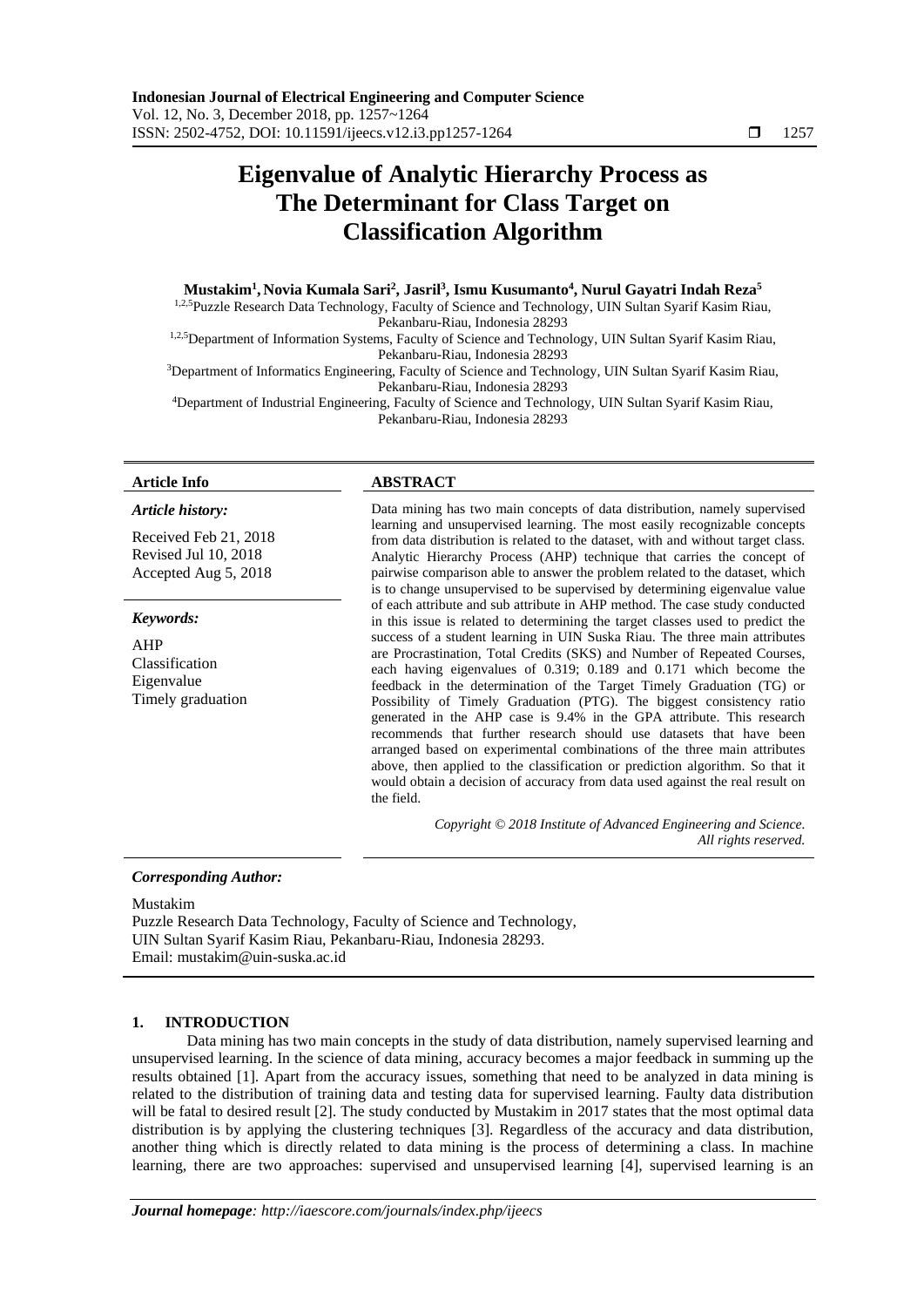approach where data trained already existed, and there are targeted variables so the goal of this approach is to group data into the existing data [5]. This condition requires that a dataset needs to have a class variable to predict the new data [6].

Several types of algorithms included in the frequently used supervised learning groups have been compared are K-Nearest Neighbor (K-NN), Probabilistic Neural Network (PNN) and K-Nearest Centroid Neighbor (KNCN) [7]; Naïve Bayes, Decision Tree and K-NN [8]; Artificial Neural Network (ANN) and Support Vector Regression (SVR) [9]. From these various studies obtained various results from each comparison between the algorithms. Furthermore, the studies which involved these algorithms use training data with the target class attributes, because of the nature which need to do the learning [10].

This research tries to simulate case study based on dataset from field observation, interview and data acquisition process from several experts. The main objective is to collect unsupervised learning data into supervised learning as a prediction model. Based on the results of data collection, variables and observations, there are 7 variables and 38 sub variables used in determining the prediction of Timely Graduation of Students in UIN Sultan Syarif Kasim Riau Indonesia. The problem is that there is no target class variable in the data set which is used to do the prediction. While one of the conditions of supervised learning is the existence of target class [11]. Nevertheless, in the research conducted, there are several assumptions which can be done to determine the target variable such as by using pairwise comparison from all variable used.

The linkage of comparisons between one variable with another is often used by the term of Decision Making modeling. The most famous algorithms are Analytic Hierarchy Process (AHP) and Analytic Network Process (ANP) [12, 13]. AHP and ANP have several advantages such as being able to solve complex problems in decision making [14], has good validation because it uses consistency value [15] and is able to represent human perception into matrix [16], [18]. Related with AHP and ANP there is a reference in determining the decision, that is based on the eigenvalue [17], [19]. Eigenvalue is represented from each of the variable's criteria and the alternative variable with reference to the value of consistency ratio [20].

In this case, the pairwise combination experiments of AHP Methods will be implemented for the determination of class variables in Data Mining algorithm especially classification and prediction. In some studies, AHP was only combined with the same type of Multi Attribute Decision Making (MADM) algorithm such as Technique For Others Reference by Similarity to Ideal Solution (TOPSIS) and Simple Additive Weighting (SAW) with the application of decision making only [21-23]. Therefore, the final result of this research is how to obtain the best variable from a series of variables used and get the target class variable used in the process of predicting the timely graduation of the Student.

### **2. RESEARCH METHOD**

This activity starts by searching for literature review and discuss about the timely graduation of Students in UIN Suska Riau with thesis advisor, lecturer in the field of student psychology, Deputy Dean of Faculty and Student. Some of the activities are collecting primary data, observation and interview and then then pairwise comparison from experts to make knowledge acquisition into knowledge base. Generally the research methodology can be seen in Figure 1.

# **2.1. Supervised and Unsupervised Learning**

Supervised learning is an approach of machine learning techniques where data trained already existed, and there are determined variables, so the purpose of this approach is to group data into existing data [24-27]. While unsupervised learning does not have training data, so existing data can be grouped into several sections according to the needs [25], [28].

#### **2.2. Classification**

Classification is one technique in data mining used to classify data into predetermined classes [29]. In the classification there is a target variable called class. This model will test data sets containing variables or attributes information based on the input or predictor variables [30, 31]. In addition to classification techniques, the classification also serves to make predictions continuously, the modeling can be regarded as a predictor [32].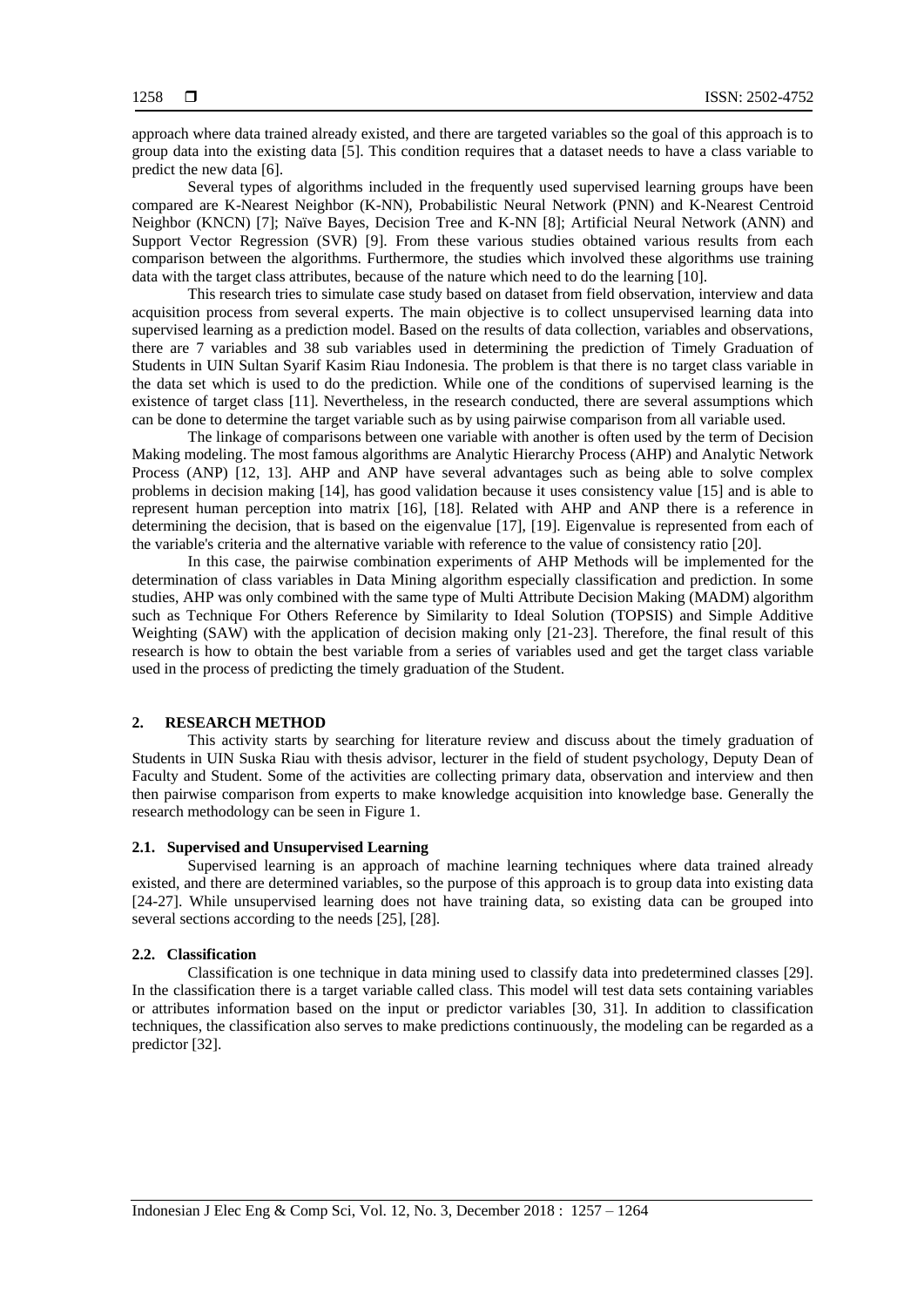

Figure 1. Research Methodology

# **2.3. Analytic Hirarchy Process (AHP)**

AHP is a method that combines quantitative and qualitative, proposed by Thomas L. Saaty of American Operation Research in 1970 [33], [36]. The AHP method can solve complex problems in the case of decision making. The elements of a decision are divided into sections which consist of targets, attributes or criteria and solutions, often referred as problem solving based on certain sub-levels [14], [33, 34]. The scoring scale on AHP can be seen in Table 1 [20], [35]:

Table 1. The fundamental scale of absolute numbers Saaty [18]

| <b>Intensity</b> | <b>Definition</b>                                                                                                         | <b>Explanation</b>                                                                            |  |  |  |  |
|------------------|---------------------------------------------------------------------------------------------------------------------------|-----------------------------------------------------------------------------------------------|--|--|--|--|
|                  | Equal importance                                                                                                          | Two activities contribute equally to the objective                                            |  |  |  |  |
|                  | Moderate importance                                                                                                       | Experience and judgement slightly favour one activity over another                            |  |  |  |  |
|                  | Strong importance                                                                                                         | Experience and judgement strongly favour one activity over another                            |  |  |  |  |
| $\tau$           | Very strong or demonstrated<br>importance                                                                                 | An activity is favoured very strongly over another; its dominance<br>demonstrated in practice |  |  |  |  |
| 9                | The evidence favouring one activity over another is of the highest possible<br>Extreme importance<br>order of affirmation |                                                                                               |  |  |  |  |
| 2,4,6,8          | When in doubt between two<br>adjacent values                                                                              | This value is given when there are two compromises between two options                        |  |  |  |  |
| Reciprocals      | If activity i has one of the above non-zero numbers assigned to it when compared with activity j, then j has              |                                                                                               |  |  |  |  |
| of above         | the reciprocal value when compared with i                                                                                 |                                                                                               |  |  |  |  |

# **3. RESULTS AND ANALYSIS**

Direct data collection and field observation to produce some data such as obtaining the attributes that can delay the timely graduation of Students based on factors mentioned by Experts. Associated with the Students obtain an information related to the cause of the delay in the study process. And furthermore, obtain information associated to the attributes related to the topic of case study. This was done by conducting interviews with experts namely Vice Dean 1 Faculty of Science and Technology, Lecturer of Psychology Educational UIN Suska Riau, Head of Information System Department, some Lecturer of Information System, some Students who are working on the final project and some Alumni who have graduated from the Information Systems to find out why Students are late in completing their final project. Thus, an attribute and sub-attribute that are directly related to the case study can be seen in Figure 2.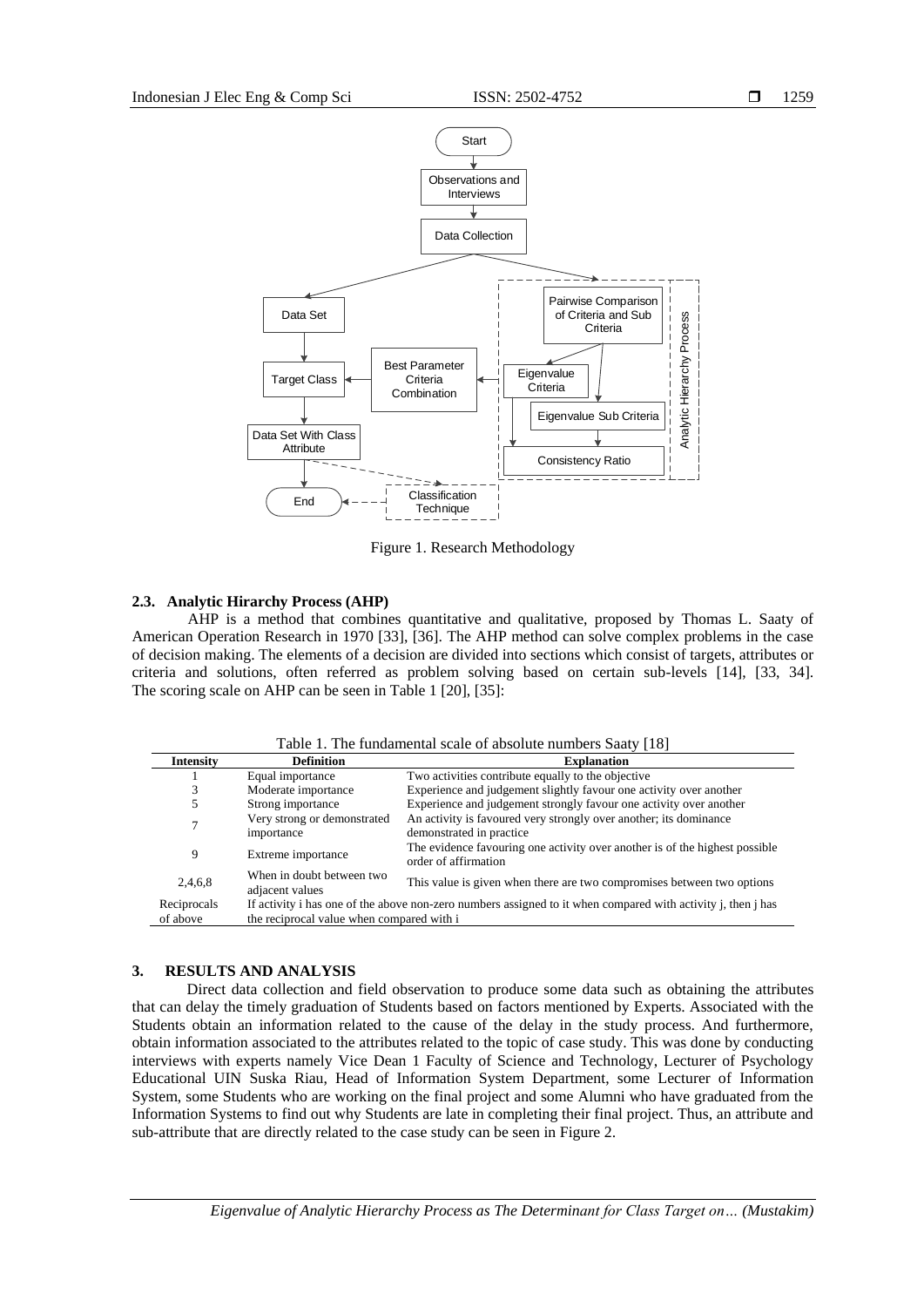

Figure 2. Attribute and Sub Attribute of Student Timely Graduation

#### **3.1. Pairwise Comparison of AHP Attributes**

Based on Table 1 the paired comparison scale proposed by Saaty is related to the comparison of each attribute/criteria which is the basic reference in the assessment based on human perception. In the assessment of this study simulated by the First Expert with the eigenvalue shown in Table 2:

Table 2. Eigenvalue of pairwise comparison for Main Attribute of Expert 1

| Matrix                  |      |       |       |       |       | Summary of Matrix | Summary of Matrix |       |
|-------------------------|------|-------|-------|-------|-------|-------------------|-------------------|-------|
| 6.97                    | 0.86 | 4.44  | .96   | 2.41  | 1.75  | 3.90              | 22.29             | 0.035 |
| 67.00                   | 6.95 | 43.65 | 15.63 | 20.98 | 14.98 | 29.64             | 198.83            | 0.317 |
| 12.93                   | 1.70 | 6.94  | 3.41  | 3.68  | 3.02  | 4.95              | 36.62             | 0.058 |
| 39.65                   | 3.90 | 22.98 | 6.96  | 9.91  | 7.91  | 16.97             | 108.28            | 0.172 |
| 35.64                   | 4.08 | 21.63 | 8.29  | 6.96  | 6.30  | 12.96             | 95.86             | 0.153 |
| 37.65                   | 4.30 | 23.64 | 8.96  | 8.97  | 6.97  | 13.63             | 104.12            | 0.166 |
| 22.95                   | 2.80 | 12.96 | 5.41  | 6.57  | 4.57  | 6.95              | 62.21             | 0.099 |
| Total Summary of Matrix |      |       |       |       |       |                   | 628.21            | 1.000 |

Indonesian J Elec Eng & Comp Sci, Vol. 12, No. 3, December 2018 : 1257 – 1264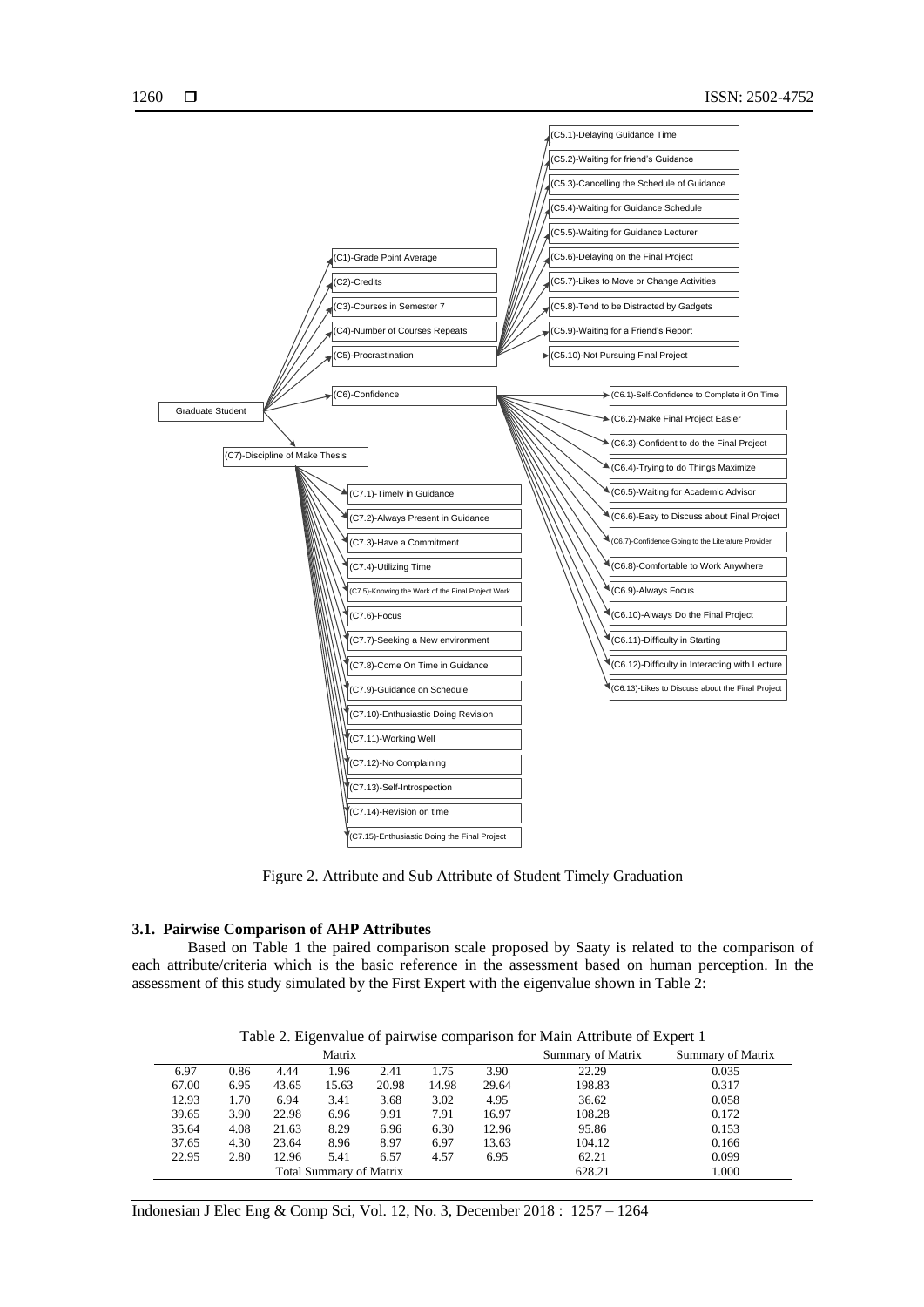For the overall pairwise comparison measurement conducted by 4 experts, the average eigenvalues of the main attributes are GPA (0.054), Credits Total (0.189), Taking Final Project Subject in 7th Semester (0.050), Number of Repeated Courses (0.171), Procrastination (0.319), Self Confidence (0.125) and Discipline (0.092). In detail can be shown in Table 3:

|                |            | Tuble 5. The main authority eigenvalue for the whole measurement |            |            |
|----------------|------------|------------------------------------------------------------------|------------|------------|
| Attribute      | Assessor 1 | Assessor 2                                                       | Assessor 3 | Assessor 4 |
| C1             | 0.035      | 0.082                                                            | 0.066      | 0.032      |
| C <sub>2</sub> | 0.317      | 0.115                                                            | 0.031      | 0.293      |
| C <sub>3</sub> | 0.058      | 0.046                                                            | 0.042      | 0.055      |
| C <sub>4</sub> | 0.172      | 0.167                                                            | 0.223      | 0.121      |
| C <sub>5</sub> | 0.153      | 0.448                                                            | 0.376      | 0.298      |
| C <sub>6</sub> | 0.166      | 0.056                                                            | 0.181      | 0.098      |
| C <sub>7</sub> | 0.099      | 0.086                                                            | 0.081      | 0.103      |
| Total          | 1.000      | 1.000                                                            | 1.000      | 1,000      |

Table 3. The main attribute eigenvalue for the whole measurement

Based on Table 3 can be seen that Procrastination attribute has a very high potential value as the main factor of student success, it is found that in the determination of the timely study could potentially be influenced by attribute Procrastination (C5), then followed by attribute Credits ( C2) and Number of Repeated Courses (C4). The Procrastination attribute consists of 10 sub attributes with the following average of eigenvalue:



Figure 3. Average eigenvalues on Procrastination attributes

If seen from Figure 3, it can be concluded that sub attributes C5.2, C5.6 and C5.9 greatly affect the Procrastination attribute where sub attributes are Waiting for Friends, Delaying on Final Project and Waiting for Friend's Report. This greatly affects the tardiness of students in completing their studies.

From the assessment of all attributes and sub attributes of AHP pairwise comparison obtain the smallest Consistency Ratio value of 0.023 or 2.3% for the 2nd attributes of Self Confidence and the highest Consistency Ratio is in the attribute of GPA with value of 0.094 or 9.4% in the 4th attribute. However, all assessment is still below 10% which means the assessment is stated as Consistent.

#### **3.2. The combination of Class Attribute Determination**

There are 2 targets set for the Student's graduation estimation such as the Possibility of Timely Graduation (PTG) or Timely Graduation (TG). Each data will be grouped to one of these target categories. For target determination refers to the result of AHP method calculation with the 3 highest eigenvalue as the most priority attribute namely Procrastination, Total Credits and Number of Repeated Courses.

From 3 attributes which become the priority and the result of discussion with Expert 2, the Lecturer of Psychology UIN Suska Riau, for determination of target can be determined with condition from 3 influential criteria. For the first is, if the procrastination score in the "low" category then the student can be categorized as on time. Second, if the student has taken the entire course or total credit is more than 136 in 7th semester then the student can be categorized as on time. And last, if the student repeats less than 3 subjects then the student can be categorized as on time. If the 3 conditions are met then the Student can reach the Timely Graduation (TG) and if one or all conditions is not fulfilled, then the student only reaches the Target of Possible Timely Graduation (PTG). Generally the resulting combination can be illustrated in Table 4: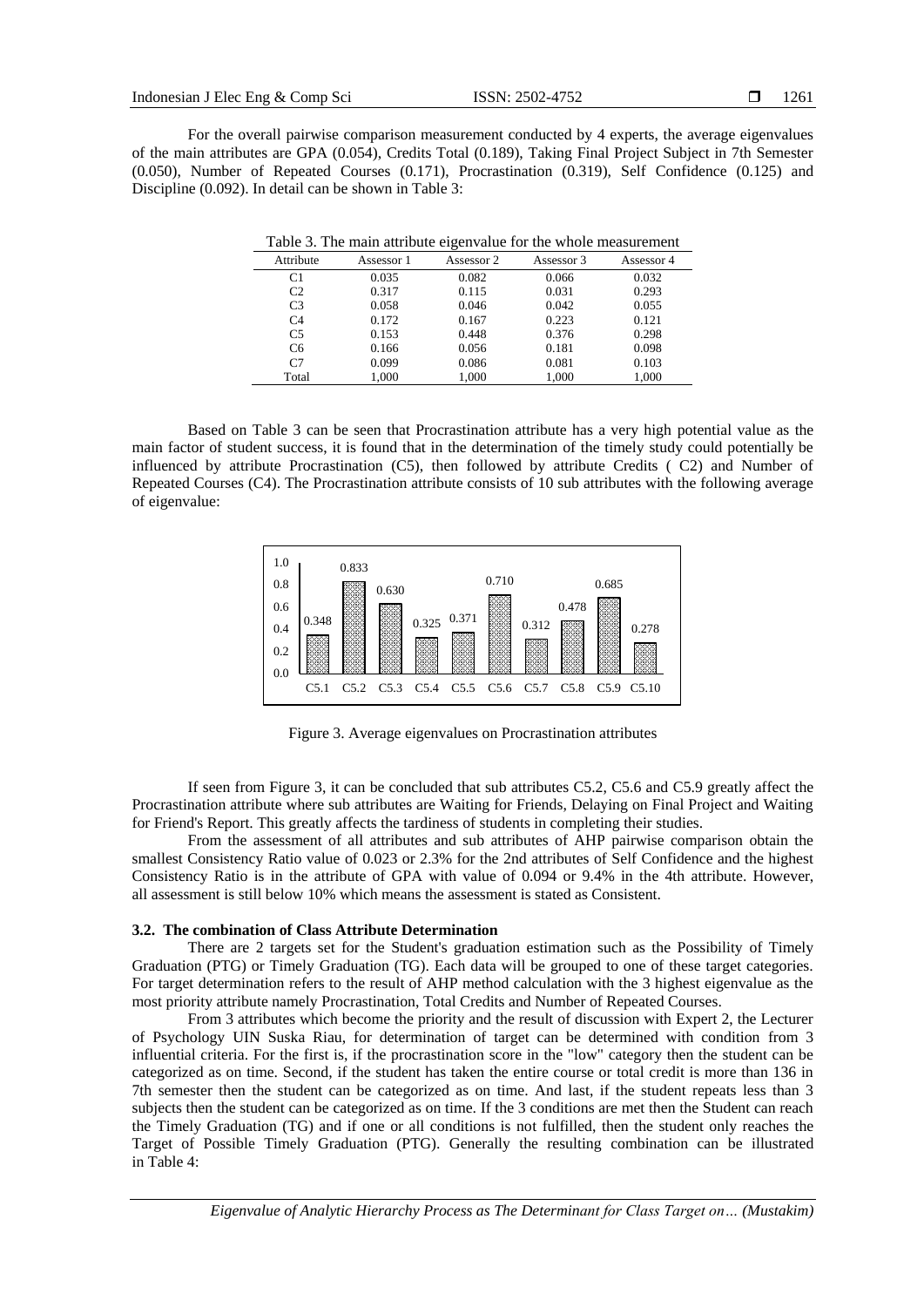| Table 4. Reference of Class Determination Combination |     |     |     |            |  |  |  |  |
|-------------------------------------------------------|-----|-----|-----|------------|--|--|--|--|
| Attribute                                             | C4  | רי  |     | Class      |  |  |  |  |
| Combination 1                                         | Yes | Yes | Yes | TG         |  |  |  |  |
| Combination 2                                         | Yes | Yes | No  | <b>PTG</b> |  |  |  |  |
| Combination 3                                         | Yes | No  | Yes | <b>PTG</b> |  |  |  |  |
| Combination 4                                         | Nο  | Yes | Yes | PTG.       |  |  |  |  |

#### **3.3. Dataset for Classification**

The next process is to do a combination of class determination based on Table 5. A total of 112 data was obtained from the distribution of questionnaires to students related to the problem of delaying in study period, complete data with predetermined Target Class was obtained, and shown in the following Table 5:

| No       | Code     | C1       | C <sub>2</sub> | C3       | C4       | C5       | C6                      | C7       | <b>Target Class</b> |
|----------|----------|----------|----------------|----------|----------|----------|-------------------------|----------|---------------------|
|          | SI026    | 2.99     | 149            | Q        |          | $\sim$   | $\overline{\mathbf{3}}$ | ⌒        | <b>PTG</b>          |
|          | SI028    | 2.93     | 140            | 6        |          | ◠        | ⌒                       | ◠        | <b>PTG</b>          |
|          | SI029    | 3.53     | 146            |          |          |          | 2                       |          | TG                  |
|          | SI030    | 3.05     | 150            | 3        |          |          |                         |          | <b>PTG</b>          |
|          | SI037    | 3.18     | 149            |          |          |          | ◠                       |          | <b>PTG</b>          |
| h        | SI042    | 3.33     | 142            | 0        |          |          |                         |          | TG                  |
|          | SI043    | 3.30     | 146            | 0        |          |          | ⌒                       |          | TG                  |
|          | SI051    | 3.00     | 146            |          |          | ◠        | $\overline{\mathbf{c}}$ |          | TG                  |
|          | SI055    | 3.02     | 146            | ◠        |          |          |                         |          | TG                  |
| 10       | SI057    | 3.40     | 146            | 0        |          |          | 3                       |          | TG                  |
| $\cdots$ | $\cdots$ | $\cdots$ | $\cdots$       | $\cdots$ | $\cdots$ | $\cdots$ | $\cdots$                | $\cdots$ | $\cdots$            |
| 112      | SI034    | 3.32     | 149            |          |          | ◠        | ⌒                       | ⌒        | TG                  |

Table 5. Dataset with predetermined class target

Datasets which do not initially have a target class or better known as unsupervised learning, with a pairing combination process and AHP pairwise comparison can have a target class. The dataset can then be used to classify and predict the success of the Student study period for new data. Classification can be done by implementing Back Propagation Neural Network (BPNN), Probabilistic Neural Network (PNN), Learning Vector Quantification (LVQ) and other Classification Algorithms.

In general, the success of Students to achieve timely graduation is strongly influenced by three main aspects namely Procrastination, Total credits and Number of Repeated Courses. While other attributes such as GPA, Subjects in 7th Semester, Self Confidence and Discipline are supporting attributes, but can't be ignored. Therefore, the novelty of this research is the presence of key attributes and supporting attributes to predict student success. Furthermore, unsupervised learning techniques can be used for processes closely related to supervised learning datasets, such as predictions and classifications. The weakness of this study is in determining the pairwise comparisons, where the human perceptions sometimes have a great different value between one assessor with another, so that the number of experts affects the generated eigenvalues. While linked to the dataset, this research has not been validated against the real predictions on the field, which allows this data to be applied first using predictive algorithms such as BPNN or the like to test the accuracy.

# **4. CONCLUSION**

Based on the research conducted on the case study to predict the success of students study in UIN Suska Riau, it can be concluded that the main attribute that becomes the feedback to determine the success rate of students is procrastination with the largest eigenvalue compared with others. While the sub-attributes that is very influential on procrastination are the attribute of waiting for friends and postponing the final project. Four combinations in determining the target class for supervised learning dataset in this case are procrastination, total of credits and Number of Repeated Courses. These three attributes are combined with four other attributes into a single unit in the datasets for the classification and prediction process. The consistency ratio of attributes and sub-attributes on average shows a small percentage or less than 10%, thus the assessment is considered to be very consistent.

# **ACKNOWLEDGEMENTS**

A biggest thanks to Faculty of Science and Technology UIN Sultan Syarif Kasim Riau on the financial support for this research, the facilities and mental support from the leaders. And also thanks to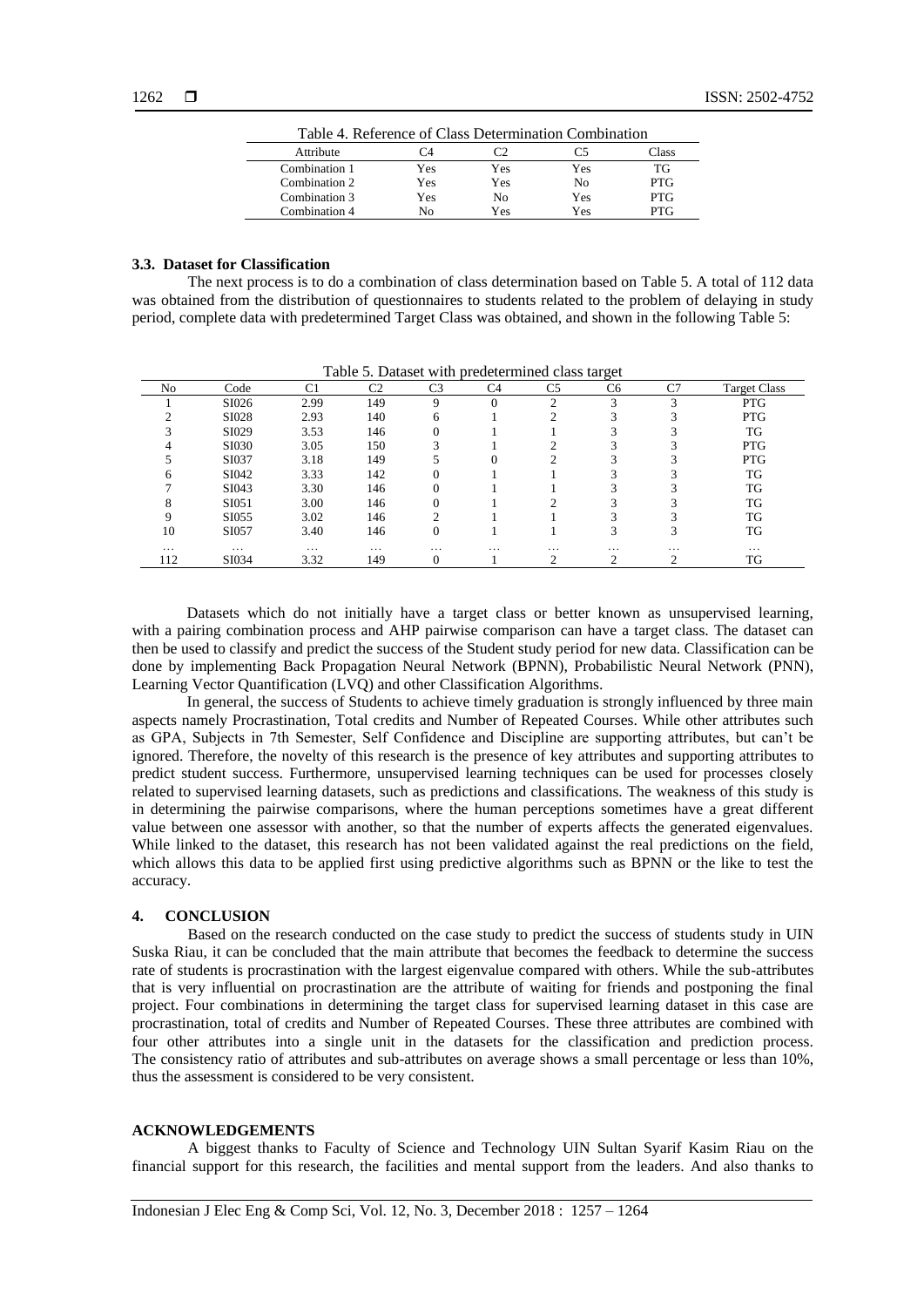Puzzle Reseach Data Technology (Predatech) Team Faculty of Science and Technology UIN Sultan Syarif Kasim Riau for their feedbacks, corrections and their assistance in implementing these activities so that research can be done well.

#### **REFERENCES**

- [1] Gupta N, Rawal A, Narasimhan VL, Shiwani S. Accuracy, Sensitivity and Specificity Measurement of Various Classification Techniques on Healthcare Data. *IOSR Journal of Computer Engineering (IOSR-JCE).* 2013; 11(5): 70-73.
- [2] Wei Q, Dunbrack RL. The Role of Balanced Training and Testing Data Sets for Binary Classifiers in Bioinformatics. *PLOS-ONE Journal*. 2013; 8(7): 1-12.
- [3] Mustakim, Effectiveness of K-means Clustering to Distribute Training Data and Testing Data on K-Nearest Neighbor Classification. *Journal of Theoretical and Applied Information Technology (JATIT),* 2017; 95(21): 5693- 5700.
- [4] Isfahani ZB, Jafari S, Akbarian R. Comparison of Supervised and Unsupervised Learning Classifiers for Travel Recommendations. *Journal of Global Research in Computer Science*. 2012; 3(8):51-55.
- [5] Sathya R and Abraham A. Comparison of Supervised and Unsupervised Learning Algorithms for Pattern Classification. *International Journal of Advanced Research in Artificial Intelligence (IJARAI).* 2013; 2(2): 34-38.
- [6] Sharareh R, Kalhori N, Zeng XJ. Improvement the Accuracy of Six Applied Classification Algorithms through Integrated Supervised and Unsupervised Learning Approach. *Journal of Computer and Communications*. 2014; 2(1): 201-209.
- [7] Tamouk J, Allahakbari F. A comparison among accuracy of KNN, PNN, KNCN, DANN and NFL. *International Journal of Computer Science Issues (IJCSI).* 2012; 9(3): 319-322.
- [8] Ashari A, Paryudi I, Tjoa AM. Performance Comparison between Naïve Bayes, Decision Tree and k-Nearest Neighbor in Searching Alternative Design in an Energy Simulation Tool. *International Journal of Advanced Computer Science and Applications (IJACSA).* 2013; 4(11): 33-39.
- [9] Mustakim, Buono A, Hermadi I. Performance Comparison Between Support Vector Regression and Artificial Neural Network for Prediction of Oil Palm Production. *Journal of Computer Science and Information*. 2016; 9(1): 1-8.
- [10] Paulin F and Santhakumaran A. Classification of Breast cancer by comparing Back propagation training algorithms. *International Journal on Computer Science and Engineering (IJCSE).* 2011; 3(1): 327-332.
- [11] Kaura P, Singhb M, Josanc GS. *Classification and prediction based data mining algorithms to predict slow learners in education sector*. 3rd International Conference on Recent Trends in Computing 2015(ICRTC-2015). Procedia Computer Science. 2015; 57: 500-508.
- [12] Triantaphyllou E, Mann SH. Using The Analytic Hierarchy Process for Decision Making In Engineering Applications: Some Challenges. *Inter'l Journal of Industrial Engineering: Applications and Practice*. 1995; 2(1): 35-44.
- [13] Khademi N, Behnia K, Saedi R. Using Analytic Hierarchy/ Network Process (AHP/ANP) in Developing Countries: Shortcomings and Suggestions. *A Journal Devoted to the Problems of Capital Investment*. 2014; 59(1): 2-29.
- [14] Balubaid M, Alamoudi R. Application of the Analytical Hierarchy Process (AHP) to Multi-Criteria Analysis for Contractor Selection. *American Journal of Industrial and Business Management*. 2015; 5(1): 581-589.
- [15] Whitaker R. *Alidation examples of the Analytic Hierarchy Process and Analytic Network Process*. Mathematical and Computer Modelling. 2007. 56: 840–859.
- [16] Wedley WC. Consistency Prediction for Incomplete Ahp Matrices. *Mathl. Comput. Modelling*. 1993; 17(415): 151- 161.
- [17] Xuli H. The Eigenvalue Method on Wei ght Matrix in AHP. *Journal of Systems Science and Systems Engineering*. 1997; 6(3): 293-296.
- [18] Saaty TL. How to Make a Decision: The Analytic Hierarcy Process. *European Journal of Operational Research.* 1990; 48: 9-26.
- [19] Saaty TL. Decision-making with the AHP: Why is the principal eigenvector necessary. *European Journal of Operational Research.* 2003; 145: 85–91.
- [20] Saaty TL. Decision making with the analytic hierarchy process. *Int. J. Services Sciences*. 2008; 1(1): 83-98.
- [21] Kusumawardani RP, Agintiara M. *Application of Fuzzy AHP-TOPSIS Method for Decision Making in Human Resource Manager Selection Process*. The Third Information Systems International Conference. Procedia Computer Science. 2015; 72: 638–646.
- [22] Fox WP, Ormond B, Williams A. Ranking terrorist targets using a hybrid AHP–TOPSIS methodology. *Journal of Defense Modeling and Simulation: Applications, Methodology, Technology*. 2016; 13(1): 77–93.
- [23] Afshari AR, Nikolić M, Akbari Z. Personnel Selection Using Group Fuzzy AHP and SAW Methods. *Journal of Engineering Management and Competitiveness (JEMC).* 2017; 7(1): 3-10.
- [24] Blume C, Matthes K. Supervised Learning Approaches to Classify Sudden Stratospheric Warming Events. *Journal of The Atmospheric Sciences - American Meteorogical Society*. 2012; 69(1):1824-1840.
- [25] Tarassenko I, Roberts S. *Supervised and unsupervised learning in radial basis function classifiers*. IEE Proceedings - Vision, Image and Signal Processing. 1994; 141(4): 210-216.
- [26] Carneiro G, Chan AB, Moreno PJ, Vasconcelos N. Supervised Learning of Semantic Classes for Image Annotation and Retrieval. *IEEE Transactions on Pattern Analysis and Machine Intelligence.* 2007; 29(3): 394-410.